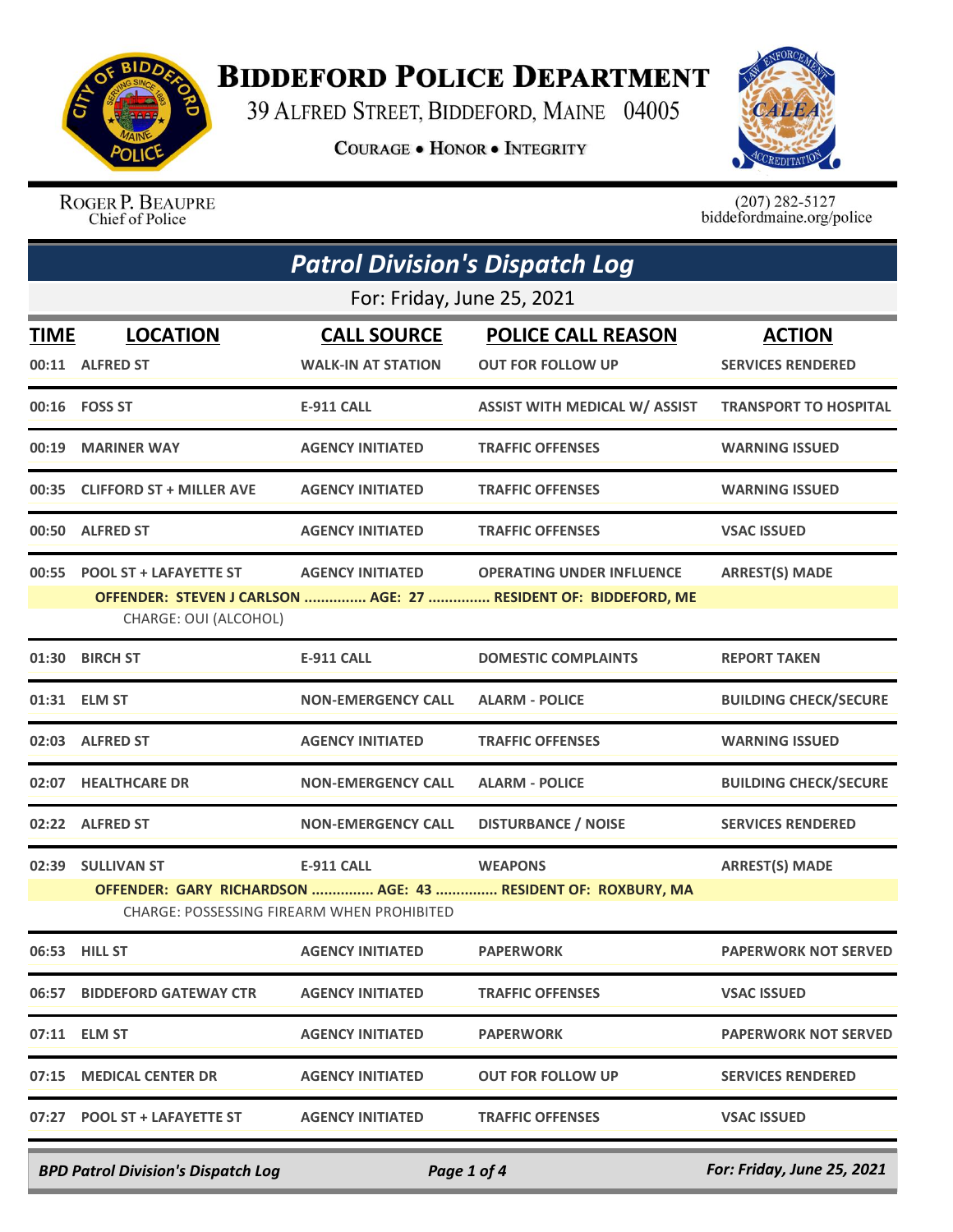| <b>TIME</b> | <b>LOCATION</b>                                                                      | <b>CALL SOURCE</b>        | <b>POLICE CALL REASON</b>                                              | <b>ACTION</b>               |
|-------------|--------------------------------------------------------------------------------------|---------------------------|------------------------------------------------------------------------|-----------------------------|
|             | 07:27 PLYMOUTH DR                                                                    | <b>AGENCY INITIATED</b>   | PAPERWORK                                                              | <b>PAPERWORK NOT SERVED</b> |
|             | 07:40 BRADBURY ST                                                                    | <b>AGENCY INITIATED</b>   | <b>PAPERWORK</b>                                                       | <b>PAPERWORK SERVED</b>     |
|             | 08:07 ALFRED ST                                                                      | <b>NON-EMERGENCY CALL</b> | <b>SUSPICION</b>                                                       | <b>GONE ON ARRIVAL</b>      |
| 08:10       | <b>FORTUNES ROCKS RD + MOORE RADIO</b>                                               |                           | <b>ANIMAL COMPLAINT</b>                                                | <b>SERVICES RENDERED</b>    |
|             | 08:10 ELM ST + MAIN ST                                                               | <b>NON-EMERGENCY CALL</b> | <b>CHECK WELFARE</b>                                                   | <b>SERVICES RENDERED</b>    |
|             | 08:13 PROSPECT ST                                                                    | <b>AGENCY INITIATED</b>   | <b>PAPERWORK</b>                                                       | <b>PAPERWORK SERVED</b>     |
|             | 08:34 PIKE ST                                                                        | <b>E-911 CALL</b>         | <b>SUSPICION</b>                                                       | <b>GONE ON ARRIVAL</b>      |
|             | 08:39 ELM ST                                                                         | <b>NON-EMERGENCY CALL</b> | <b>DISTURBANCE / NOISE</b>                                             | <b>SERVICES RENDERED</b>    |
|             | 09:02 SOUTH ST                                                                       | <b>WALK-IN AT STATION</b> | <b>HARASSMENT</b>                                                      | <b>REPORT TAKEN</b>         |
|             | 09:15 RIVER RD                                                                       | <b>WALK-IN AT STATION</b> | <b>BURGLARY OF A MOTOR VEHICLE</b>                                     | <b>REPORT TAKEN</b>         |
|             | 09:34 WEST ST                                                                        | <b>NON-EMERGENCY CALL</b> | <b>BOLO</b>                                                            | <b>NEGATIVE CONTACT</b>     |
|             | 10:09 CUTTS ST                                                                       | <b>NON-EMERGENCY CALL</b> | <b>THEFT</b>                                                           | <b>REPORT TAKEN</b>         |
|             | 10:14 HILL ST                                                                        | <b>WALK-IN AT STATION</b> | <b>PAPERWORK</b>                                                       | <b>SERVICES RENDERED</b>    |
|             | 10:41 HILL ST                                                                        | <b>AGENCY INITIATED</b>   | <b>PAPERWORK</b>                                                       | <b>PAPERWORK NOT SERVED</b> |
|             | 10:54 MAIN ST                                                                        | <b>NON-EMERGENCY CALL</b> | <b>DRUG</b>                                                            | <b>REPORT TAKEN</b>         |
|             | 10:56 MAIN ST                                                                        | <b>AGENCY INITIATED</b>   | <b>COMMUNITY ENGAGEMENT</b>                                            | <b>NO VIOLATION</b>         |
|             | <b>11:00 RIVER RD</b>                                                                | <b>NON-EMERGENCY CALL</b> | <b>BURGLARY OF A MOTOR VEHICLE</b>                                     | <b>SERVICES RENDERED</b>    |
|             | 11:15 FORTUNES ROCKS RD                                                              | <b>OTHER</b>              | <b>PAPERWORK</b>                                                       | <b>SERVICES RENDERED</b>    |
|             | 11:24 POOL ST + COLUMBUS WAY                                                         | <b>AGENCY INITIATED</b>   | <b>TRAFFIC OFFENSES</b>                                                | <b>VSAC ISSUED</b>          |
|             | <b>11:52 MAIN ST</b>                                                                 | <b>AGENCY INITIATED</b>   | <b>PRO-ACTIVE DV RESPONSE TEAM</b>                                     | <b>NO VIOLATION</b>         |
|             | 12:00 CUTTS ST                                                                       | <b>NON-EMERGENCY CALL</b> | <b>ANIMAL COMPLAINT</b>                                                | <b>SERVICES RENDERED</b>    |
|             | 12:07 CLIFFORD ST                                                                    | <b>WALK-IN AT STATION</b> | <b>HARASSMENT</b>                                                      | <b>SERVICES RENDERED</b>    |
|             | <b>12:47 FORTUNES ROCKS RD</b>                                                       | <b>AGENCY INITIATED</b>   | <b>PAPERWORK</b>                                                       | <b>NEGATIVE CONTACT</b>     |
|             | 12:50 STATE ST                                                                       | <b>NON-EMERGENCY CALL</b> | <b>PARKING COMPLAINT</b>                                               | <b>SUMMONS ISSUED</b>       |
|             |                                                                                      |                           | OFFENDER: CLAUDE MUHINDA RWAKAGWA  AGE: 50  RESIDENT OF: BIDDEFORD, ME |                             |
|             | CHARGE: VIOLATING CONDITION OF RELEASE<br><b>CHARGE: FAILURE TO REGISTER VEHICLE</b> |                           |                                                                        |                             |
|             |                                                                                      |                           |                                                                        |                             |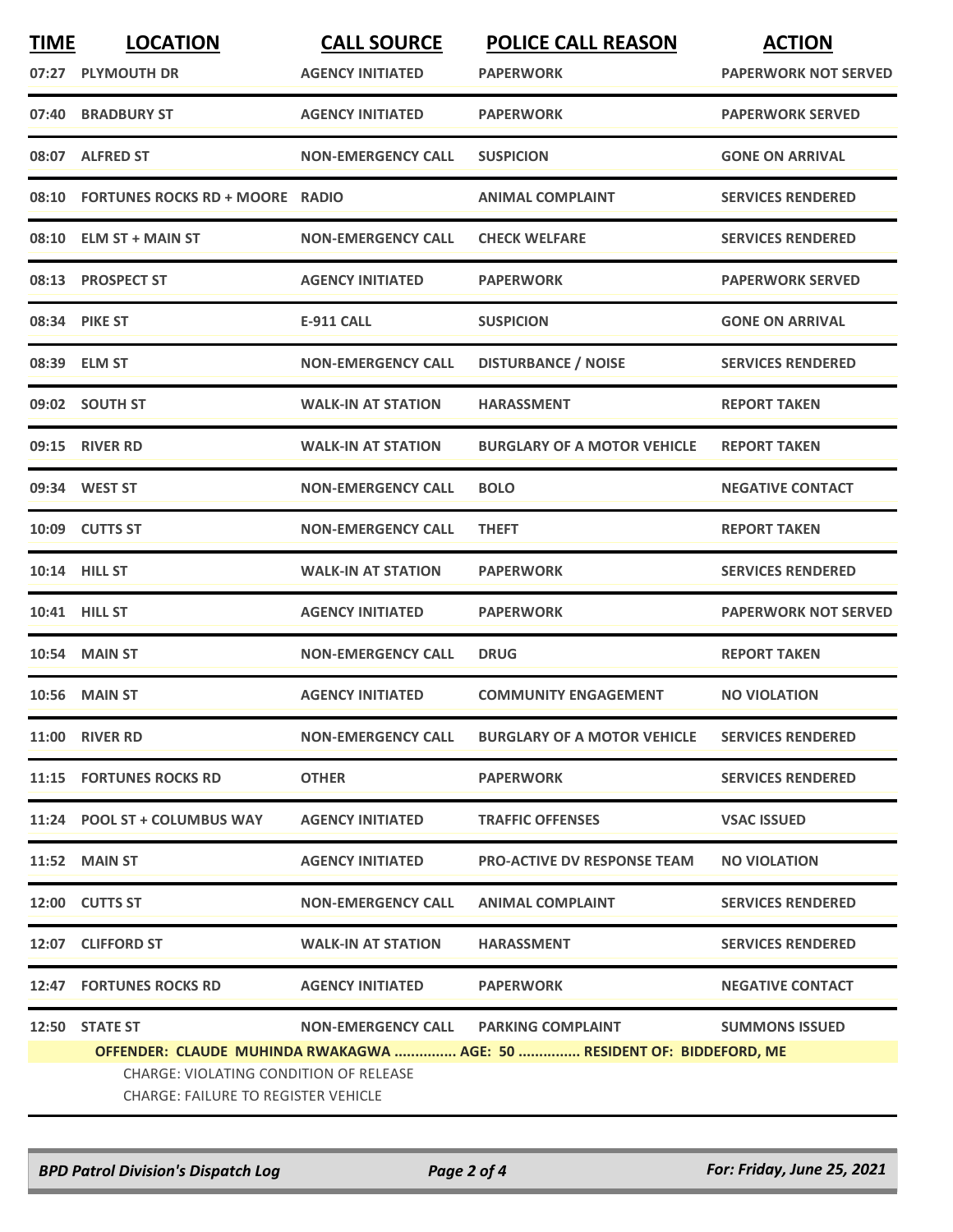| <b>TIME</b> | <b>LOCATION</b>                                                                                                                                                 | <b>CALL SOURCE</b>        | <b>POLICE CALL REASON</b>                      | <b>ACTION</b>             |  |
|-------------|-----------------------------------------------------------------------------------------------------------------------------------------------------------------|---------------------------|------------------------------------------------|---------------------------|--|
| 13:03       | <b>BRIDGE RD + WATER TOWER W</b>                                                                                                                                | <b>AGENCY INITIATED</b>   | <b>TRAFFIC OFFENSES</b>                        | <b>VSAC ISSUED</b>        |  |
|             | 13:07 HILL ST                                                                                                                                                   | <b>AGENCY INITIATED</b>   | <b>PAPERWORK</b>                               | <b>NEGATIVE CONTACT</b>   |  |
| 13:26       | <b>MAIN ST</b>                                                                                                                                                  | <b>NON-EMERGENCY CALL</b> | <b>ARTICLES LOST/FOUND</b>                     | <b>REPORT TAKEN</b>       |  |
| 13:39       | <b>ALFRED ST</b>                                                                                                                                                | <b>NON-EMERGENCY CALL</b> | ATTEMPTED/THREATENED SUICIDE SERVICES RENDERED |                           |  |
|             | 13:45 SHOPS WAY                                                                                                                                                 | <b>WALK-IN AT STATION</b> | <b>CIVIL COMPLAINT</b>                         | <b>SERVICES RENDERED</b>  |  |
| 14:09       | <b>FORTUNES ROCKS RD</b>                                                                                                                                        | <b>AGENCY INITIATED</b>   | <b>COMMUNITY ENGAGEMENT</b>                    | <b>NO VIOLATION</b>       |  |
| 14:15       | <b>WASHINGTON ST</b>                                                                                                                                            | <b>NON-EMERGENCY CALL</b> | <b>DISTURBANCE / NOISE</b>                     | <b>UNFOUNDED</b>          |  |
| 14:19       | <b>EMERY ST</b>                                                                                                                                                 | <b>AGENCY INITIATED</b>   | <b>PAPERWORK</b>                               | <b>PAPERWORK SERVED</b>   |  |
| 14:24       | <b>BEACH HOUSE LN</b>                                                                                                                                           | <b>AGENCY INITIATED</b>   | <b>COMMUNITY ENGAGEMENT</b>                    | <b>NO VIOLATION</b>       |  |
| 14:30       | <b>POOL ST + PARKSIDE DR</b>                                                                                                                                    | <b>AGENCY INITIATED</b>   | <b>TRAFFIC OFFENSES</b>                        | <b>WARNING ISSUED</b>     |  |
| 14:54       | <b>ALFRED ST</b>                                                                                                                                                | <b>AGENCY INITIATED</b>   | <b>PAPERWORK</b>                               | <b>SERVICES RENDERED</b>  |  |
| 15:16       | <b>ELM ST</b>                                                                                                                                                   | <b>E-911 CALL</b>         | <b>SUSPICION</b>                               | <b>NEGATIVE CONTACT</b>   |  |
| 15:17       | <b>WENTWORTH ST</b>                                                                                                                                             | <b>NON-EMERGENCY CALL</b> | <b>OUT FOR FOLLOW UP</b>                       | <b>SERVICES RENDERED</b>  |  |
|             | 15:24 ELM ST                                                                                                                                                    | <b>AGENCY INITIATED</b>   | <b>ANIMAL COMPLAINT</b>                        | <b>REPORT TAKEN</b>       |  |
| 15:28       | <b>ALFRED ST</b>                                                                                                                                                | <b>WALK-IN AT STATION</b> | <b>PAPERWORK</b>                               | <b>PAPERWORK SERVED</b>   |  |
| 15:30       | <b>ALFRED ST + BOULDER WAY</b>                                                                                                                                  | <b>E-911 CALL</b>         | <b>VEHICLE CRASH - POLICE ONLY</b>             | <b>STATE FORM TAKEN</b>   |  |
|             | 16:03 ELM ST                                                                                                                                                    | <b>AGENCY INITIATED</b>   | <b>PAPERWORK</b>                               | <b>NEGATIVE CONTACT</b>   |  |
|             | 16:12 MAY ST                                                                                                                                                    | <b>OTHER</b>              | <b>TRESPASSING</b>                             | <b>CIVIL COMPLAINT</b>    |  |
|             | 16:14 ALFRED ST + BIDDEFORD GATE                                                                                                                                | <b>NON-EMERGENCY CALL</b> | <b>BOLO</b>                                    | <b>NEGATIVE CONTACT</b>   |  |
|             | 16:15 ELM ST + SOUTH ST                                                                                                                                         | E-911 CALL                | <b>VEHICLE CRASH - POLICE ONLY</b>             | <b>STATE FORM TAKEN</b>   |  |
|             | 16:22 ALFRED ST                                                                                                                                                 | <b>AGENCY INITIATED</b>   | <b>WARRANT ARREST</b>                          | <b>NO ACTION REQUIRED</b> |  |
|             | 16:38 EMERY ST                                                                                                                                                  | <b>NON-EMERGENCY CALL</b> | <b>ASSIST WITH STRUCTURE FIRE</b>              | <b>REMOVED HAZARD</b>     |  |
|             | 16:46 FRANKLIN ST                                                                                                                                               | <b>NON-EMERGENCY CALL</b> | <b>VEHICLE CRASH - POLICE ONLY</b>             | <b>SERVICES RENDERED</b>  |  |
| 17:29       | <b>ELM ST</b>                                                                                                                                                   | <b>E-911 CALL</b>         | <b>DOMESTIC COMPLAINTS</b>                     | <b>ARREST(S) MADE</b>     |  |
|             | OFFENDER: TIMOTHY MICHAEL LIBBY  AGE: 36  RESIDENT OF: SOUTH PORTLAND, ME<br>CHARGE: DOMESTIC VIOLENCE ASSAULT<br><b>CHARGE: VIOLATING CONDITION OF RELEASE</b> |                           |                                                |                           |  |